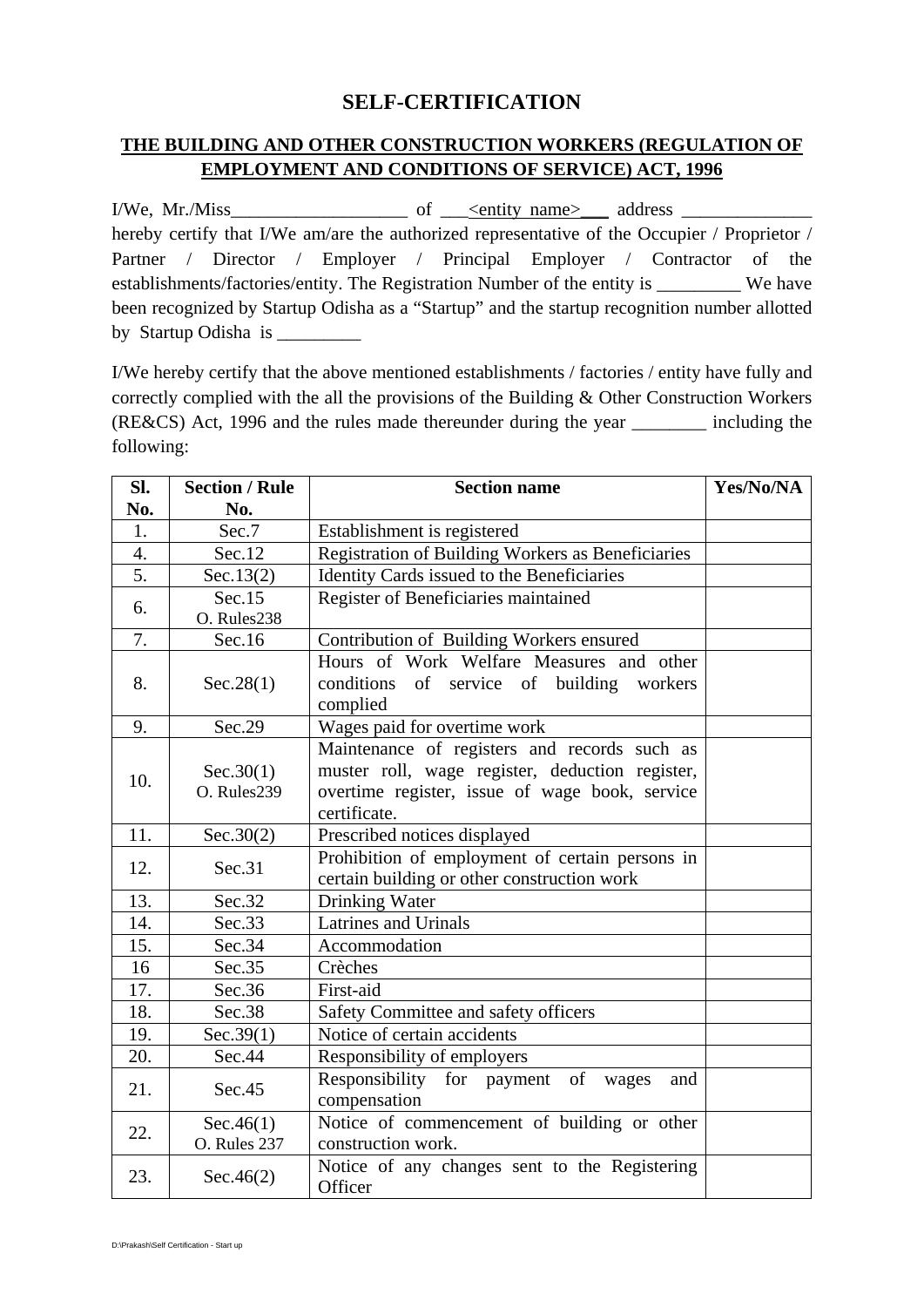| 24. | O. Rules- $236(1)$  | Notice of wage periods                                                                   |  |
|-----|---------------------|------------------------------------------------------------------------------------------|--|
| 25. | $O. Rules-236(2)$   | Notice sent to the Inspector in case of any changes<br>related to wage and wage periods. |  |
|     | <b>O.</b> Rules 240 | Submit Annual Return                                                                     |  |
| 26. | O. Rules246         | Payment of wages ensured in due time.                                                    |  |
| 27. | <b>O.</b> Rules 247 | Display of notices of wages regarding date, place and<br>time of payment.                |  |

I hereby certify that the above facts are true to the best of my knowledge and belief and I understand that I subject myself liable for legal prosecution in the event that the above facts are found to be false.

 $(Yes/No)$ 

I agree that in case of any noncompliance / violation under the respective laws covered under Self Certification, I will be responsible for any consequences arising as per the provisions of respective laws. The decision of the authority will be final in this regard.

 $(Yes/No)$ 

I agree to furnish proof of such compliance as and when required by the respective authorities.

 $(Yes/No)$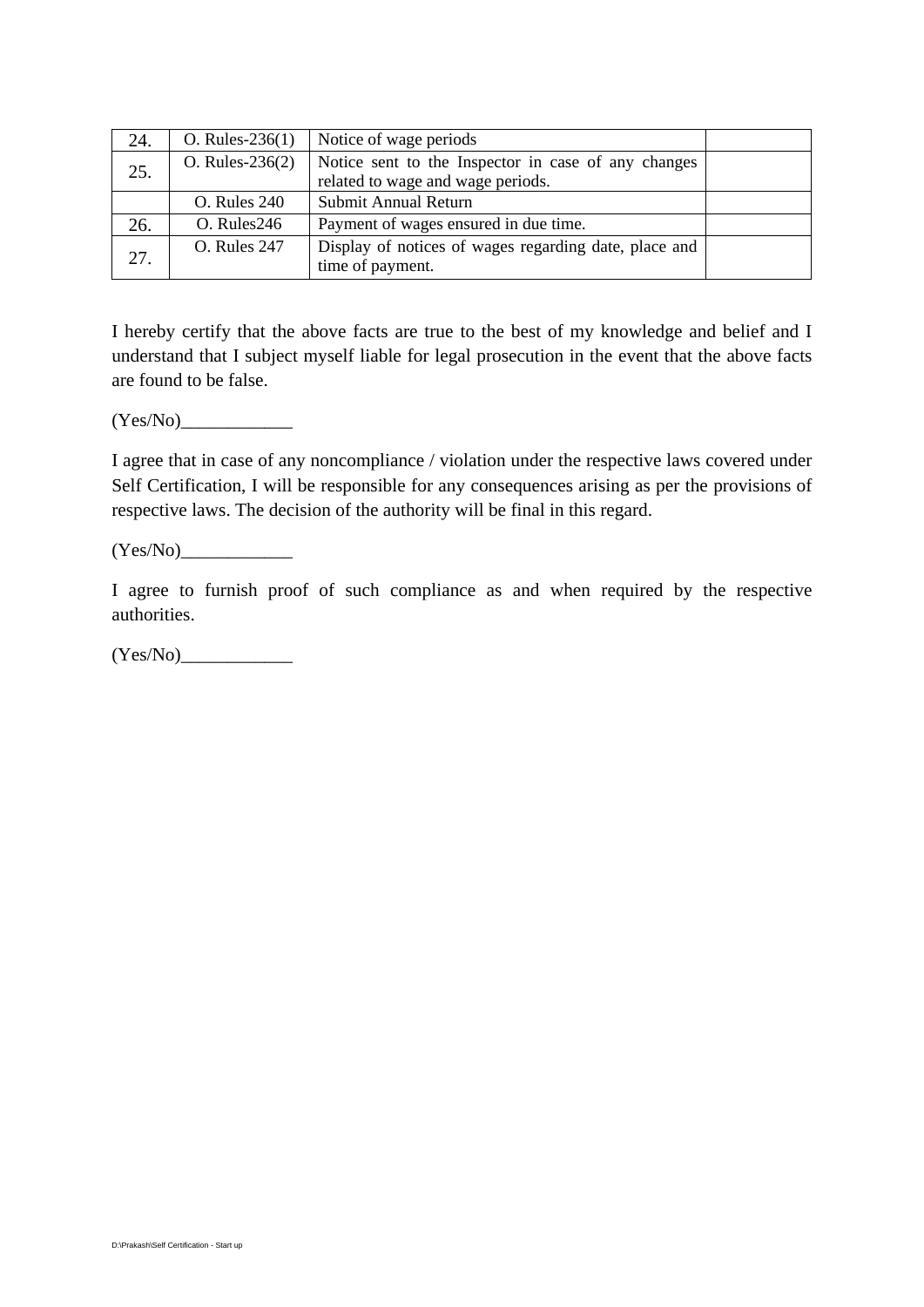## **SELF – CERTIFICATION**

### **THE PAYMENT OF GRATUITY ACT, 1972**

I/We, Mr./Miss\_\_\_\_\_\_\_\_\_\_\_\_\_\_\_\_\_\_\_ of \_\_\_<entity name>\_\_\_ address \_\_\_\_\_\_\_\_\_\_\_\_\_\_ hereby certify that I/We am/are the authorized representative of the Occupier / Proprietor / Partner / Director / Employer / Principal Employer / Contractor of the establishments/factories/entity. The Registration Number of the entity is We have been recognized by Startup Odisha as a "Startup" and the startup recognition number allotted by Startup Odisha is \_\_\_\_\_\_\_\_\_

I/We hereby certify that the above mentioned establishments / factories / entity have fully and correctly complied with the all the provisions of the Payment of Gratuity Act, 1972 and the rules made thereunder during the year \_\_\_\_\_\_\_\_ including the following:

| #   | <b>Section No.</b>             | <b>Section name</b>                                                                                                                                                                                                                                                                                                                                                                        | Yes/No/NA |
|-----|--------------------------------|--------------------------------------------------------------------------------------------------------------------------------------------------------------------------------------------------------------------------------------------------------------------------------------------------------------------------------------------------------------------------------------------|-----------|
| 1.  | Sec.4(1)                       | Gratuity<br>paid<br>completing<br>be<br>workman<br>to<br>to<br>years of continuous service on superannuation<br>5<br>/retirement / resignation / disablement due to accident or<br>disease / death (to the nominee / heirs) provided that in<br>case of death or disablement completion of 5 years of<br>continuous service at the time of termination of<br>employment, is not necessary. |           |
| 2.  | Sec.4(2)                       | Payment of Gratuity @ 15 days for every completed year<br>of service or part thereof in excess of six months based on<br>the rate of wages last drawn by the employee concerned.                                                                                                                                                                                                           |           |
| 3.  | Sec.4A(1)                      | Compulsory Insurance as per the prescribed provisions has<br>been made.                                                                                                                                                                                                                                                                                                                    |           |
|     | Sec.4(A)(3)                    | Registered the establishment with the<br>Controlling<br>Authority.                                                                                                                                                                                                                                                                                                                         |           |
|     | Sec.4(A)(5)                    | Payment of amount of gratuity due to the Controlling<br>Authority in case of failure to pay premium to the<br>insurance or make contribution to approved gratuity fund.                                                                                                                                                                                                                    |           |
| 4.  | Sec.6(7)                       | Every nomination is kept in Safe custody                                                                                                                                                                                                                                                                                                                                                   |           |
| 5.  | Sec.7(2)                       | Determination of the amount of gratuity and notice to the<br>person and to the Controlling authority.                                                                                                                                                                                                                                                                                      |           |
| 6.  | $Sec.7(3)(3-)$<br>$\mathbf{A}$ | Payment of gratuity and interest if applicable.                                                                                                                                                                                                                                                                                                                                            |           |
| 7.  | Sec.7(4)(a)                    | Deposit of gratuity amount with the C<br>ontrolling<br>Authority.                                                                                                                                                                                                                                                                                                                          |           |
| 8.  | O. Rules 3                     | Notice of opening, change or closure of the establishment<br>submitted to the controlling Authority.                                                                                                                                                                                                                                                                                       |           |
| 9.  | O. Rules 4                     | Notice of Authorised person displayed.                                                                                                                                                                                                                                                                                                                                                     |           |
| 10. | O. Rules 20                    | Abstract of the Act and Rules displayed.                                                                                                                                                                                                                                                                                                                                                   |           |

I hereby certify that the above facts are true to the best of my knowledge and belief and I understand that I subject myself liable for legal prosecution in the event that the above facts are found to be false.

 $(Yes/No)$ 

I agree that in case of any noncompliance / violation under the respective laws covered under Self Certification, I will be responsible for any consequences arising as per the provisions of respective laws. The decision of the authority will be final in this regard.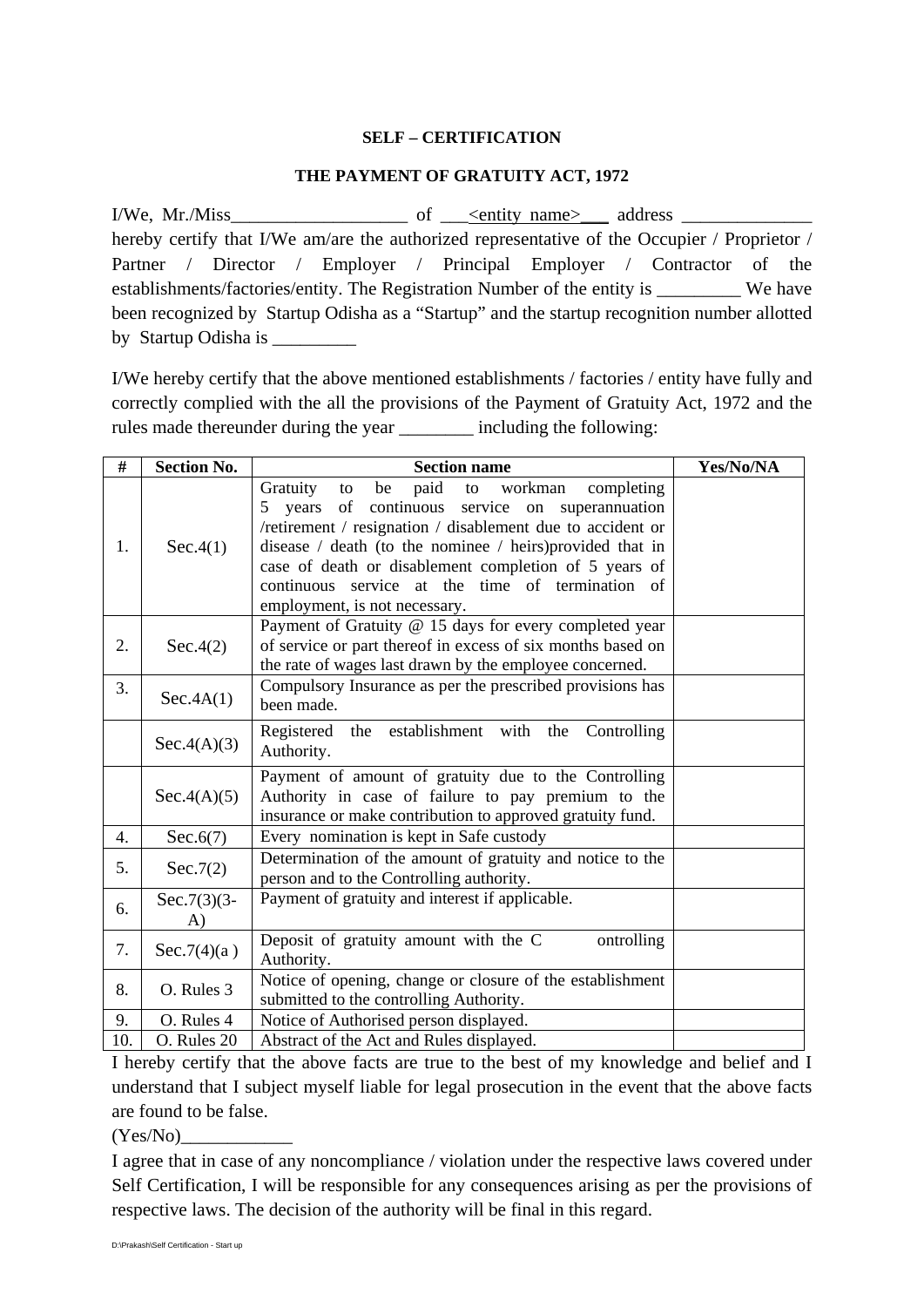$(Yes/No)$ 

I agree to furnish proof of such compliance as and when required by the respective authorities.

(Yes/No)\_\_\_\_\_\_\_\_\_\_\_\_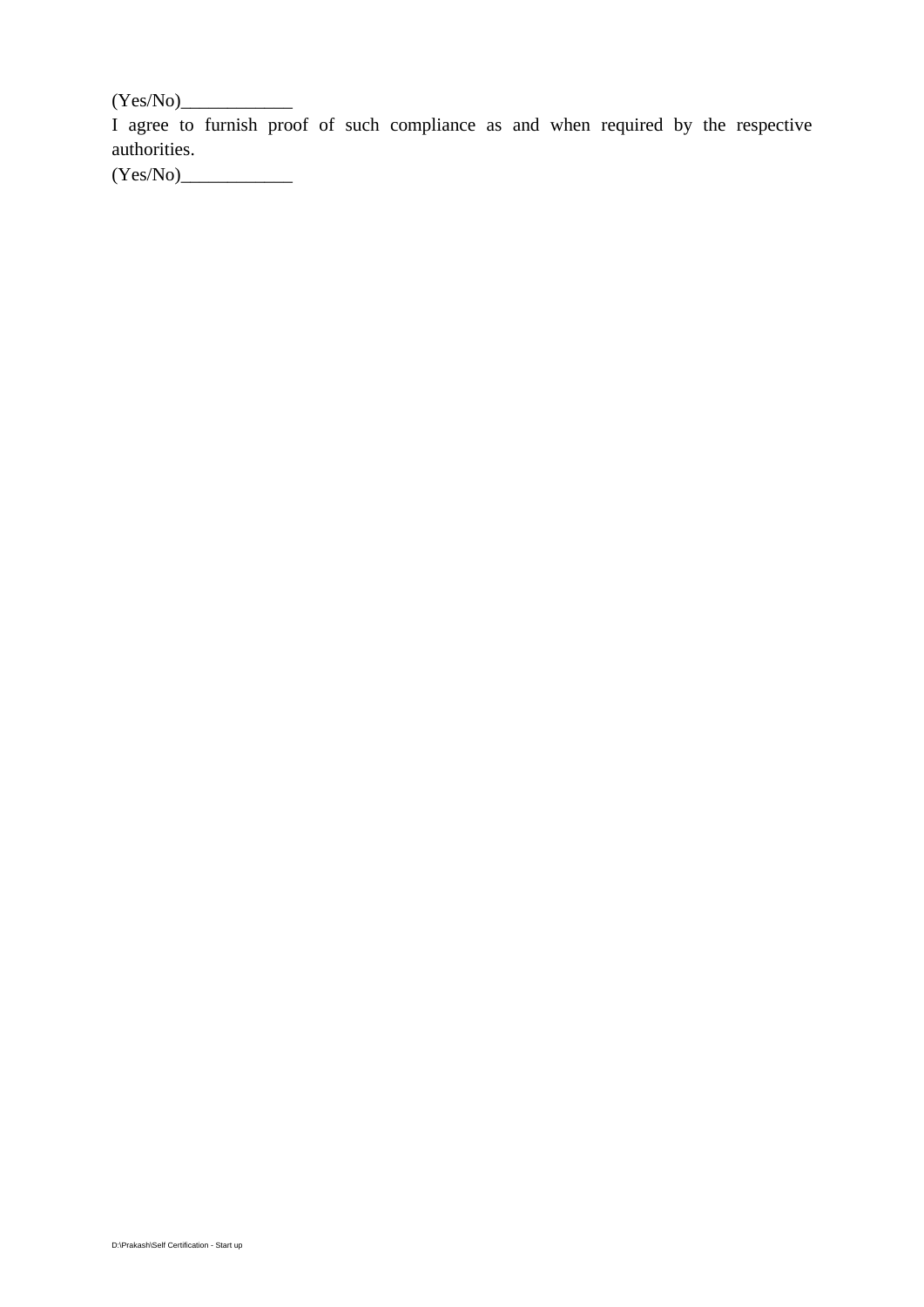# **SELF-CERTIFICATION**

## **THE INTER-STATE MIGRANT WORKMEN (RE&CS) ACT, 1979**

I/We, Mr./Miss\_\_\_\_\_\_\_\_\_\_\_\_\_\_\_\_\_\_\_ of \_\_\_<entity name>\_\_\_ address \_\_\_\_\_\_\_\_\_\_\_\_\_\_ hereby certify that I/We am/are the authorized representative of the Occupier / Proprietor / Partner / Director / Employer / Principal Employer / Contractor of the establishments/factories/entity. The Registration Number of the entity is \_\_\_\_\_\_\_\_\_ We have been recognized by Startup Odisha as a "Startup" and the startup recognition number allotted by Startup Odisha is \_\_\_\_\_\_\_\_\_

I/We hereby certify that the above mentioned establishments / factories / entity have fully and correctly complied with the all the provisions of the Inter-State Migrant Workmen (RE&CS) Act, 1979 and the rules made thereunder during the year \_\_\_\_\_\_\_\_\_ including the following:

| #   | <b>Section/Rule No.</b>    | <b>Section name</b>                                                                                                                                                                                            | Yes/No/NA |
|-----|----------------------------|----------------------------------------------------------------------------------------------------------------------------------------------------------------------------------------------------------------|-----------|
| 01  | 02                         | 0 <sub>3</sub>                                                                                                                                                                                                 | 04        |
| 1.  | Sec.4                      | Certificate of Registration for employing inter-State<br>migrant workmen obtained                                                                                                                              |           |
| 2.  | Sec.6                      | Shall<br>not employ any inter-State migrant<br>workmen without obtaining / applying for<br>Registration.                                                                                                       |           |
| 3.  | Sec.8(1)(a)                | Licence for recruitment of inter-State migrant<br>workmen obtained from the home State by the<br>contractor.                                                                                                   |           |
| 4.  | Sec.8(1)(b)                | Licence for employment of inter-State migrant<br>workmen obtained in the host State by contractor.                                                                                                             |           |
| 5.  | Sec.12                     | Prescribed particulars as have been furnished by the<br>contractor.                                                                                                                                            |           |
| 6.  | Sec.13<br>O. Rules 36      | Wage rates and other conditions of service such as<br>holidays, hours of work etc. of inter-State migrant<br>workman are complied ensuring that wages be paid<br>not less than minimum rate of wages in force. |           |
| 7.  | Sec.14<br>O. Rules 51      | Ensure that displacement allowance has been<br>paid by the contractor to the inter-State migrant<br>workmen                                                                                                    |           |
| 8.  | Sec.15<br>O. Rules 51      | Ensure that journey allowance as prescribed<br>under the Act has been paid the contractor to<br>the inter-State Migrant Workmen                                                                                |           |
| 9.  | Sec. 16,<br>O. Rules 37-45 | that the contractor provides<br>Ensure<br>the<br>prescribed facilities to the inter-State Migrant<br>Workmen                                                                                                   |           |
| 10. | Sec.17(1)                  | Ensure that the contractor makes payment of wages<br>to inter-state migrant workers within the prescribed<br>period                                                                                            |           |
| 6.  | Sec. $17(2)$ & (3)         | Authorised representative has been nominated by<br>the Principal Employer to witness disbursement of<br>wages and certify the amount paid.                                                                     |           |
| 11. | Sec.17(4)                  | Principal employer shall take responsibility to make<br>payment of full wages or the unpaid balance due, as<br>per the case, if the contractor fails to make such<br>payment.                                  |           |
| 12. | Sec.18                     | Allowances required to be paid under Sec. 14, and<br>Sec. 15 by the contractor, but not paid/other<br>facilities required to be provided by the contractor                                                     |           |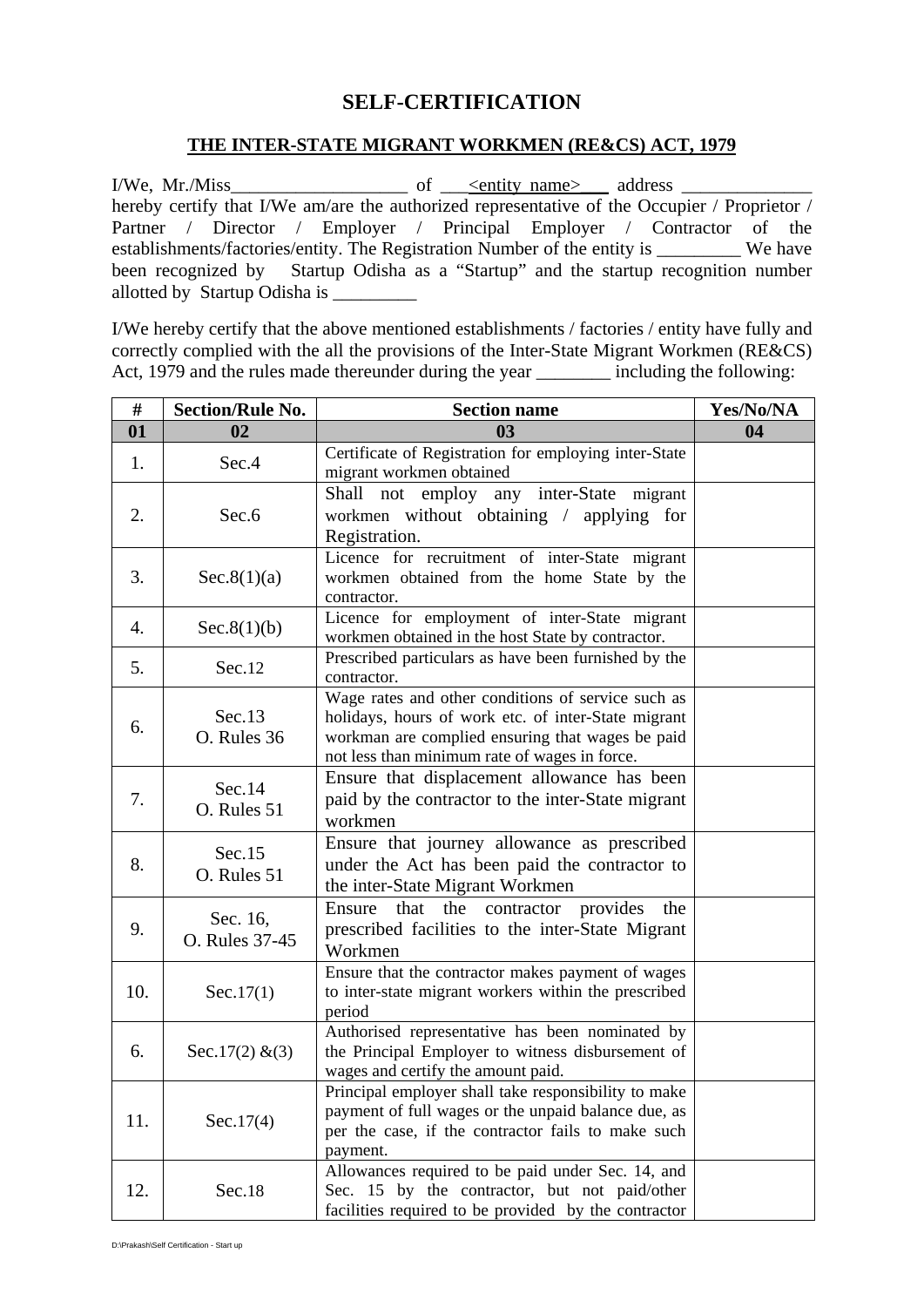|     |                                             | Sec.16<br>but<br>provided;<br>under<br>such<br>not<br>allowances/facilities shall be paid/provided by the<br>Principal Employer to inter-State migrant workmen.                                                                                                                                                                                                        |  |
|-----|---------------------------------------------|------------------------------------------------------------------------------------------------------------------------------------------------------------------------------------------------------------------------------------------------------------------------------------------------------------------------------------------------------------------------|--|
| 13. | Sec.19                                      | Abide to the condition to waive out the past<br>liabilities of an inter-State migrant workmen.                                                                                                                                                                                                                                                                         |  |
| 14. | Sec.21                                      | Inter-State Migrant Workmen deem to be in<br>employment for the date of recruitment.                                                                                                                                                                                                                                                                                   |  |
| 15. | Sec.23(1)<br>O. Rules<br>48,49,50,51,52,&53 | Prescribed Registers and<br>other<br>records<br>are<br>maintained in the prescribed format.<br>Residential accommodation has been provided to<br>inter-State migrant workmen / his family.<br>Abstracts and Rules displayed by the contractor<br>showing prescribed particulars<br>Notice<br>in<br>conspicuous places at the establishment and work-<br>site displayed |  |
| 16. | Sec.23(2)<br>O. Rules 54, 55                | Notice and Abstract of Act & Rules.                                                                                                                                                                                                                                                                                                                                    |  |
| 17. | O. Rules 36                                 | Holidays, hours of work and other condition of<br>service are complied.                                                                                                                                                                                                                                                                                                |  |
| 18. | O. Rules 37                                 | Medical facilities are provided by the contractor.                                                                                                                                                                                                                                                                                                                     |  |
| 19. | O. Rules 38                                 | Protective clothing provided by the contractor.                                                                                                                                                                                                                                                                                                                        |  |
| 20. | O. Rules 39                                 | Drinking water, latrines, urinals and washing<br>facilities are provided.                                                                                                                                                                                                                                                                                              |  |
| 21. | O. Rules 40                                 | Rest rooms / separate rooms for female migrant<br>workmen (work likely to continue 3 months or<br>more.                                                                                                                                                                                                                                                                |  |
| 22. | O. Rules 41                                 | Canteens (if work continues for six months and<br>number of migrant workmen are 100 or more<br>inordinary).                                                                                                                                                                                                                                                            |  |
| 23. | O. Rules 56                                 | Ensure submission of Half yearly return not by<br>the contractor.                                                                                                                                                                                                                                                                                                      |  |
| 24. | O. Rules $56(2)$                            | Submit Annual Return                                                                                                                                                                                                                                                                                                                                                   |  |

I hereby certify that the above facts are true to the best of my knowledge and belief and I understand that I subject myself liable for legal prosecution in the event that the above facts are found to be false.

 $(Yes/No)$ 

I agree that in case of any noncompliance / violation under the respective laws covered under Self Certification, I will be responsible for any consequences arising as per the provisions of respective laws. The decision of the authority will be final in this regard.

 $(Yes/No)$ 

I agree to furnish proof of such compliance as and when required by the respective authorities.

 $(Yes/No)$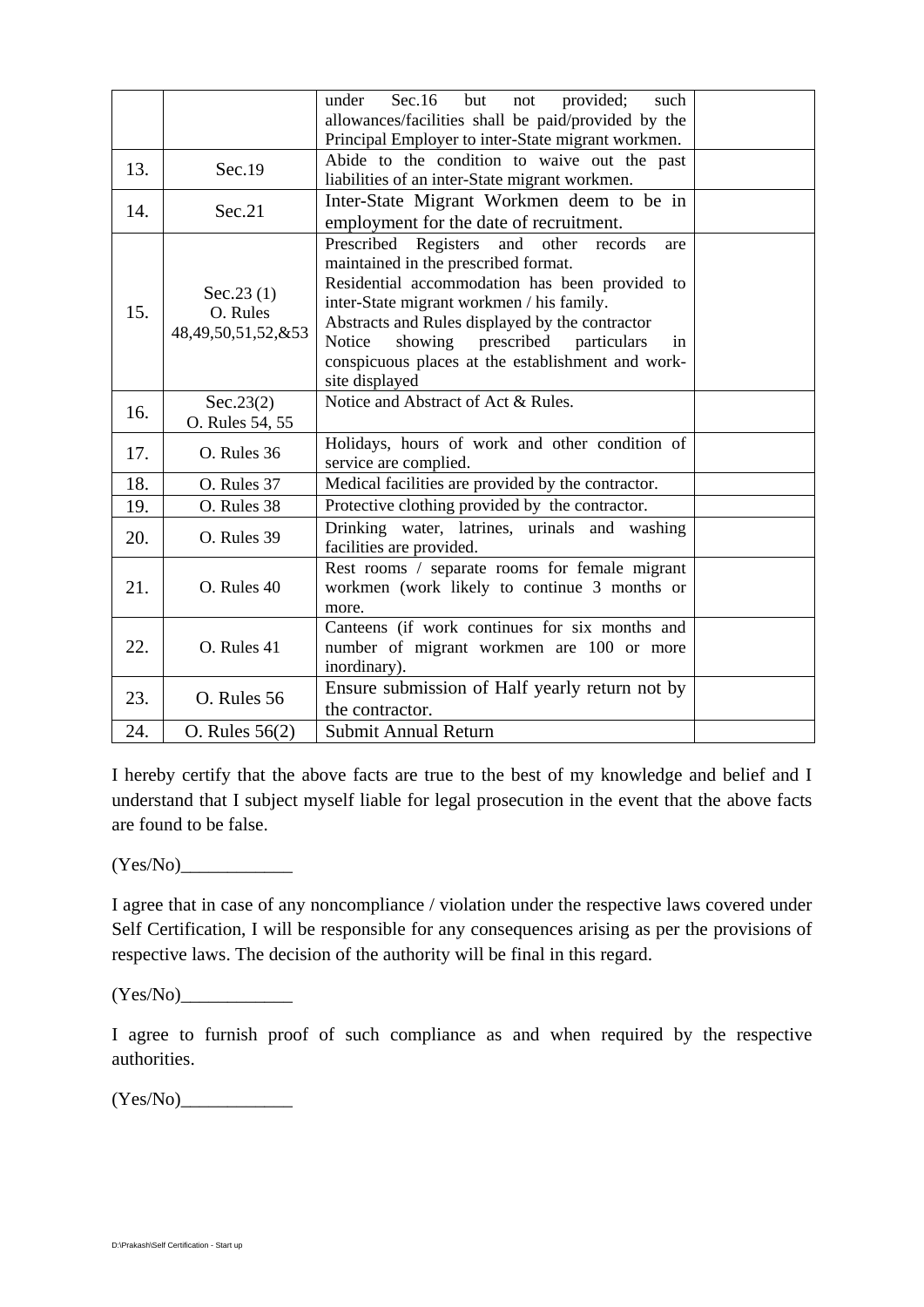#### **SELF – CERTIFICATION**

### **THE CONTRACT LABOUR (REGULATION AND ABOLITION) ACT, 1970**

I/We, Mr./Miss\_\_\_\_\_\_\_\_\_\_\_\_\_\_\_\_\_\_\_ of \_\_\_<entity name>\_\_\_ address \_\_\_\_\_\_\_\_\_\_\_\_\_\_ hereby certify that I/We am/are the authorized representative of the Occupier / Proprietor / Partner / Director / Employer / Principal Employer / Contractor of the establishments/factories/entity. The Registration Number of the entity is We have been recognized by Startup Odisha as a "Startup" and the startup recognition number allotted by Startup Odisha is \_\_\_\_\_\_\_\_\_

I/We hereby certify that the above mentioned establishments / factories / entity have fully and correctly complied with the all the provisions of the Contract Labour (R&A) Act, 1970 and the rules made thereunder during the year \_\_\_\_\_\_\_\_ including the following:

| #   | <b>Section / Rule</b><br>No.   | <b>Section name</b>                                                                                                                                                            | Yes/No/NA |
|-----|--------------------------------|--------------------------------------------------------------------------------------------------------------------------------------------------------------------------------|-----------|
| 1.  | Sec.7                          | Certificate of registration is obtained for employment of<br>contract labourers(20 and more)                                                                                   |           |
| 2.  | Sec.9                          | No contract labour shall be employed if not registered /<br>registration is revoked                                                                                            |           |
| 3.  | Sec.10                         | Employment of contract labour to be prohibited if the<br>appropriate Government notified in the Official Gazettee<br>to that effect.                                           |           |
| 4.  | Sec.12                         | Licence has been obtained by the contractor                                                                                                                                    |           |
| 5.  | Sec.16                         | Canteens provided by the contractor / Principal employer.(<br>in case 100 or more contract labourers are employed)                                                             |           |
| 6.  | Sec.17                         | Rest-rooms provided by the contractor / Principal<br>employer.                                                                                                                 |           |
| 7.  | Sec.18                         | Facilities like sufficient supply of wholesome drinking<br>water, latrines, urinals and washing facilities provided                                                            |           |
| 8.  | Sec.19                         | Provision of First-aid facilities made                                                                                                                                         |           |
| 9.  | Sec.20                         | Principal Employer shall be liable to provide all<br>prescribed amenities to the contractor labourers if not<br>provided by the contractor                                     |           |
| 10. | Sec.21(2)                      | Authorised representative nominated to be present at the<br>time of disbursement of wages by the contractor, to certify<br>the amount of wages paid to the contract labourers. |           |
| 11. | 25                             | Forms and terms and conditions of license are not<br>violated.                                                                                                                 |           |
| 12. | Sec.29<br>O Rule 74, 75,<br>78 | Relevant registers and other records are maintained by the<br>Principal employer and contractor.                                                                               |           |
| 13. | $R-76$                         | Employment card in Form XIV is issued by the<br>contractor.                                                                                                                    |           |
| 14. | $R-79$                         | Displayed the Notices/Abstracts and Rules by the<br>contractor.                                                                                                                |           |
| 15. | $R-81$                         | Displayed the notices showing the rates of wages, hours of<br>work, wage period & other particulars by the principal<br>employer / contractor.                                 |           |